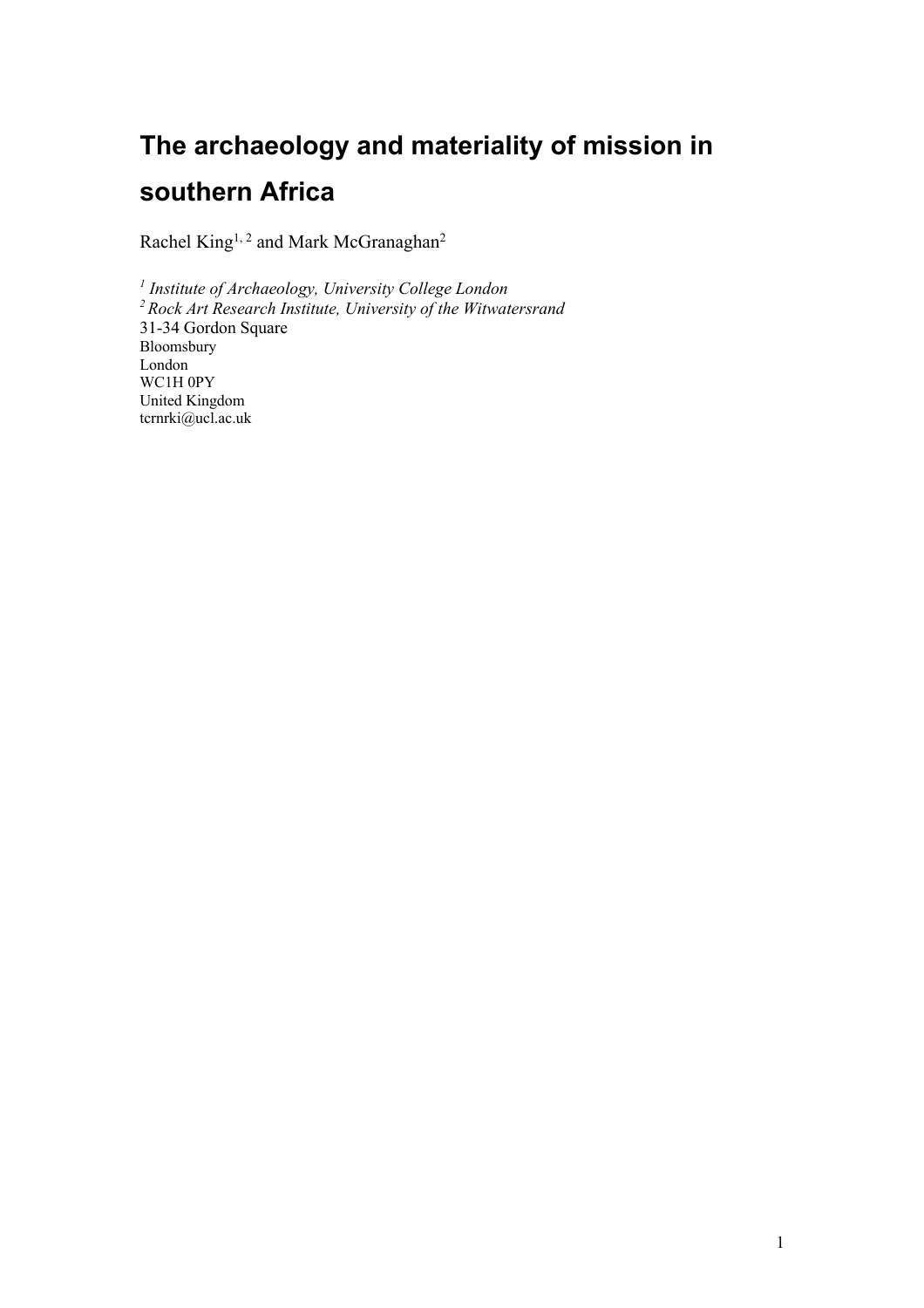**Abstract** The last three decades have yielded a vast body of multi-disciplinary literature on mission in southern Africa. Archaeology's contribution to this scholarship, however, has been relatively muted. In introducing this special issue on the archaeology and materiality of mission, we seek to add archaeological voices to this conversation, illustrating where contributors offer novel sources, research themes, and ways of considering encounters with Christianity. Far from simply adding material to fill the gaps left in the historical record, we argue that archaeological perspectives are well-positioned to explore ruptures and continuities through time, the tensions between peoples' imaginations and lived realities, and how Christianity may not always have been 'believed' but it was always materialised. Our hope is to spur a more inter-disciplinary dialogue that focuses as much on the intellectual trajectories that archaeologists of mission pursue as much as on the objects that they find.

*Keywords: archaeology, mission, southern Africa, missionary societies*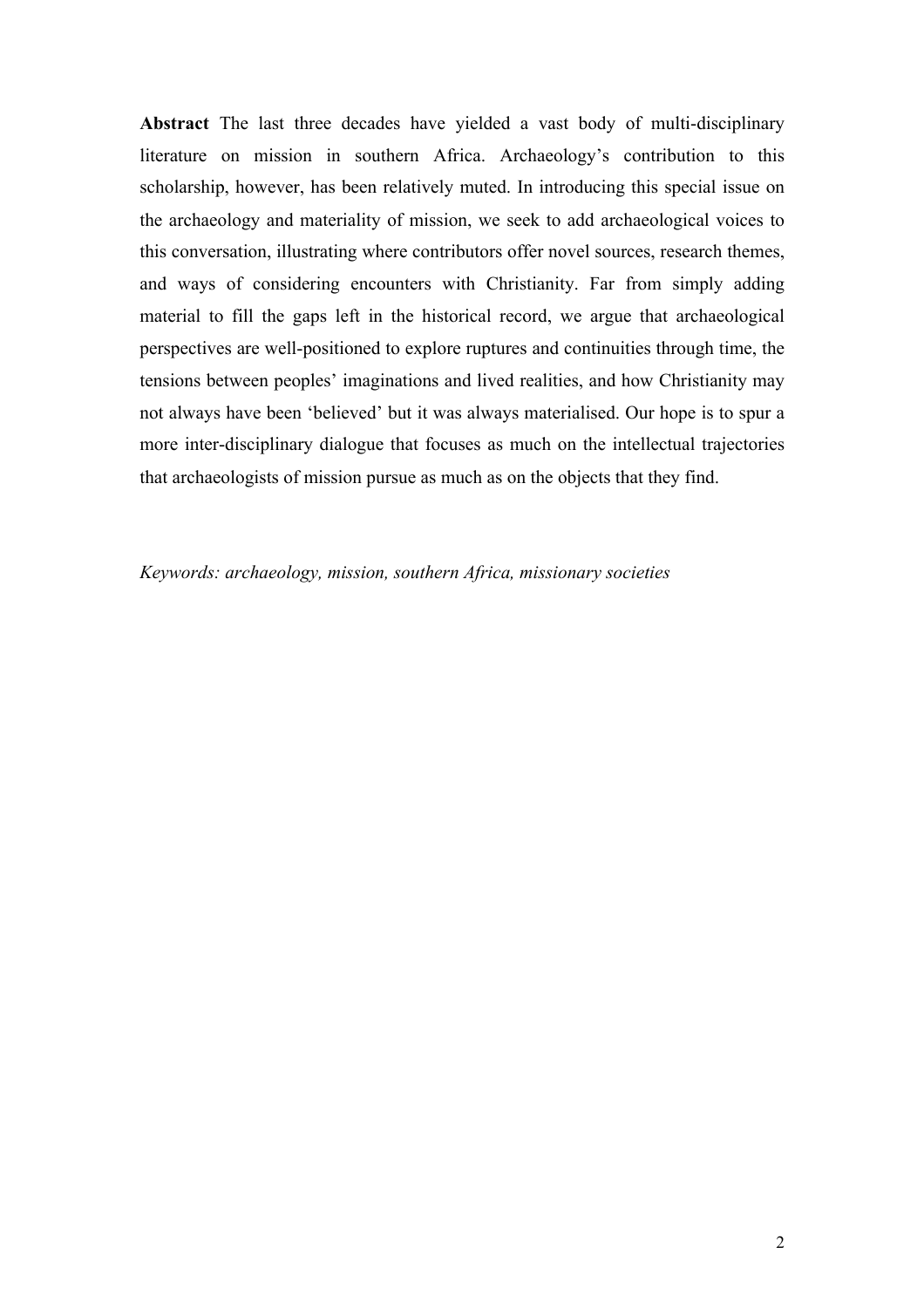The southern African landscape is littered with the physical traces of past and on-going missionary activity: by the early twentieth century, South Africa alone had seen the construction of over 600 stations and some 4000 outstations, operated by missionaries from over 25 societies. <sup>1</sup> In some cases, these stations have today been drawn into heritage and tourism discourses, fenced off and memorialised or developed into idiosyncratic amalgamations of museum, library, and conference centre; elsewhere, their remains lie forgotten and inaccessible on private farmland, their tumbledown walls forming makeshift sheep kraals or robbed out for building stone; and in yet other instances, they sit surrounded by the (ruinous or functional) technical schools, hospitals, and post offices of colonial and subsequent infrastructure.

Southern African historiography discloses a similarly ubiquitous missionary presence, the flotsam and jetsam of a tide of activity that cast literate observers, and propagated literacy, over much of the subcontinent. It is hardly surprising, given the wealth of textual evidence contained in missionary archives and the pervasive influences that missionary activities have contributed to contemporary religiosity in Africa, that historical literature on the topic has attained positively leviathan proportions.

For much of the last three decades in southern Africa, this literature has been shaped by the seminal work of the Comaroffs, supplanting missionary narratives of their role in instigating religious transformations among African subjects with a secular discourse that embedded missionary activity within wider processes of colonial (and particularly capitalistic) expansion.<sup>2</sup> Both sets of stories are imbued with senses of rupture, cast in the first instance as spiritual awakening, and in the second as a dichotomous transition from the pre-colonial to the colonial, or as implicated in establishing in Africa that nebulous concept, 'modernity'.

Critiques of this scholarship – its relative lack of emphasis on the realm of 'religion' (discussions of belief, conversion, etc.) and its reliance on heavily-encumbered missionary texts, for example – have prompting increasingly nuanced discussions of the historical trajectories of missionisation in the southern African subcontinent. Prominent here are Elizabeth Elbourne's explorations of indigenous agency in shaping religious experiences, and of the ambiguous nature of many missionaries' relationships with the colonial project more broadly. <sup>3</sup>

Latterly, the 'linguistic turn' has brought increasing attention to bear upon the specifics of the historical sources themselves; on the writings generated by missionaries and converts. For southern African readers, this will no doubt be familiar through a corpus of scholarship developing over the course of the last two decades that focuses on the compromises and accommodations embedded in missionary translation projections; the extent to which these translations allowed opportunities for indigenous agents to offer substantial input in shaping African Christianity, on the one hand, versus the implications of misconceptions, talking cross-purposes, and deliberate impositions of meaning on the part of missionary colonists, on

<sup>1</sup> D. Japha, V. Japha, L. Le Grange, and F. Todeschini, *Mission Settlements in South Africa* (Cape Town, University of Cape Town, 1993)

<sup>2</sup> J. Comaroff and J. Comaroff, *Of revelation and revolution: Christianity, colonialism and consciousness in South Africa* (Volume 1), (Chicago, University of Chicago Press, 1991); J. Comaroff and J. Comaroff, *Of revelation and revolution: the dialectics of modernity on a South African frontier* (Volume 2), (Chicago, University of Chicago Press, 1997)

<sup>3</sup> E. Elbourne, *Blood ground: colonialism, missions, and the contest for Christianity in the Cape Colony and Britain, 1799-1853,* (Montreal and Kingston, McGill-Queen's University Press, 2002).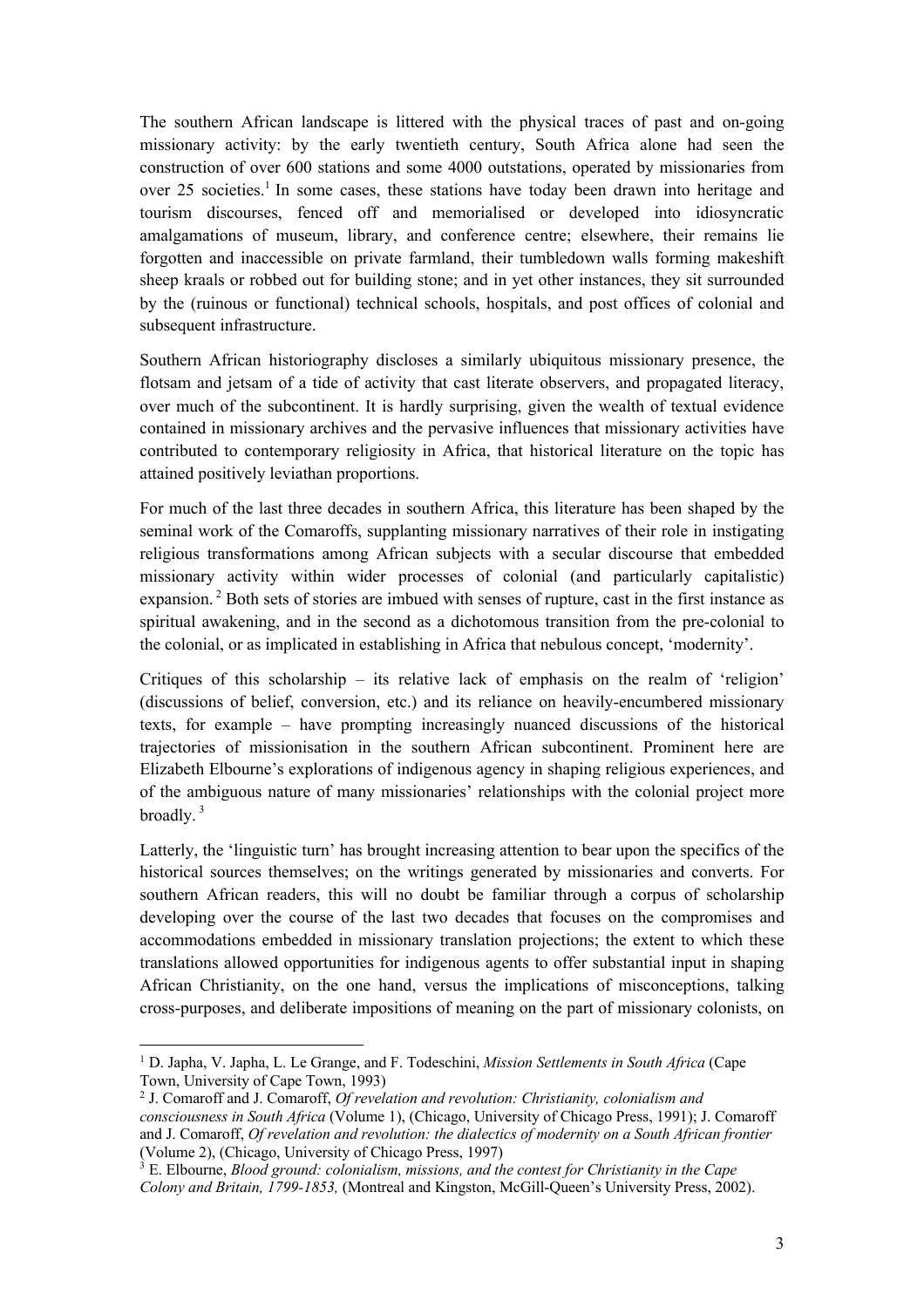the other<sup>4</sup>. Significant too, is the recent scholarship of Paul Landau, whose observations of the ways in which missionaries drew upon a 'popular political' vernacular in deriving their religious vocabularies have proven a powerful stimulus for a radical re-thinking of highveld historiography. <sup>5</sup> A series of 'semiotic turns' – founded on the principle that religion is fundamentally a sphere of public action manifest in material practices and objects – have taken this beyond the realm of 'the word'. Webb Keane and Zoë Crossland's explorations of the semiotics of mission encounter, and the ways in which this entailed slippage between words, concepts, and practices that attempted to cross social, cultural, and linguistic boundaries highlight the fact that a material 'turn' has much to offer mission studies – if we can only find ways to get at the specific ways that places and things behaved in the past. <sup>6</sup>

In September 2014, Karen Jacobs of the Sainsbury Research Unit (University of East Anglia) and Chris Wingfield of the Museum of Archaeology and Anthropology (University of Cambridge) convened a three-day interdisciplinary conference, held at Emmanuel College, Cambridge, and entitled "Missionaries, materials and the making of the modern world."<sup>7</sup> Beginning from the premise that evangelism re-shaped material worlds as much as it 'colonised consciousness', this conference focused on the material transformations embedded in missionary-indigene encounters. These facets of missionisation – the renunciation of circumcision and polygamy, the donning of European garb<sup>8</sup>, the burning of 'heathen idols'<sup>9</sup>, or the building of rectangular homes<sup>10</sup> with irrigated gardens – did not (or at least not only) *signify* Christian beliefs: rather, such enactments *were* Christianity, albeit with every bit as much potential for being 'burlesqued'<sup>11</sup> or subverted as narratives of spiritual conversion.

<sup>4</sup> W.H. Worger, 'Parsing God: conversations about the meaning of words and metaphors in nineteenthcentury southern Africa' *Journal of African History* 42, 3 (2001): 417-447; I. Hofmeyr, *The portable Bunyan: a transnational history of The Pilgrim's Progress* (Princeton, Princeton University Press, 2004); D. Jeater, *Law, language, and science: the invention of the Native Mind in southern Africa*, (Portsmouth, Heinemann, 2007); R. Gilmour, 'Missionaries, colonialism and language in nineteenthcentury South Africa', *History Compass* 5/6 (2007): 1761-1777; R.S. Levine, 'Cultural innovation and translation in the Eastern Cape: Jan Tzatzoe, Xhosa intellectual and the making of an African Gospel, 1817-1833', *African Historical Review* 42, 2 (2010): 84-101; J.S. Arndt, 'Missionaries, Africans and the emergence of Xhosa and Zulu as distinct languages in South Africa', Unpublished doctoral thesis, University of Illinois.

<sup>5</sup> P.S. Landau, *The realm of the Word: language gender, and Christianity in a southern Africa kingdom* (Johannesburg: Witwatersrand University Press, 1993); P.S. Landau, *Popular politics in the history of South Africa* (Cambridge, Cambridge University Press, 2010), pp. 74-107.

<sup>&</sup>lt;sup>6</sup> W. Keane, *Christian Moderns: freedom and fetish in the mission encounter* (Berkeley and Los Angeles, University of California Press, 2007), pp. 21-24; Z. Crossland, *Ancestral encounters in highland Madagascar: material signs and traces of the dead* (Cambridge, Cambridge University Press, 2014), pp. 15-20.

<sup>7</sup> Extending work from a UK Arts and Humanities Research Council networking grant, held by the same conveners, with Chantal Knowles of National Museums Scotland ("Who cares? The material heritage of British missions in Africa and the Pacific, and its future").

<sup>8</sup> J. Comaroff, 'The Empire's old clothes: fashioning the colonial subject', In D. Howes (ed) *Crosscultural consumption: global markets, local realities* (London and New York, Routledge, 1996), pp. 19-38.

<sup>9</sup> J. Sissons, *The Polynesian iconoclasm: religious revolution and the seasonality of power* (New York and Oxford, Berghahn Books, 2014); M. Nuku, 'The family idols of Pomare, Tahiti, French Polynesia', in K. Jacobs, C. Knowles, and C. Wingfield (eds) *Trophies, relics and curios? Missionary heritage from Africa and the Pacific* (Leiden: Sidestone Press, 2015), pp. 29-36.

<sup>10</sup> D. Jeater, *Law, language, and science*, pp. 105, 154-160; F. Vernal, 'A truly Christian village': the Farmerfield Mission as a novel turn in Methodist evangelical strategies, Eastern Cape, South Africa', *South African Historical Journal* 61, 2 (2009).

<sup>11</sup> C. Geertz, *The interpretation of cultures: selected essays* (New York, Basic Books, 1973), pp. 6-7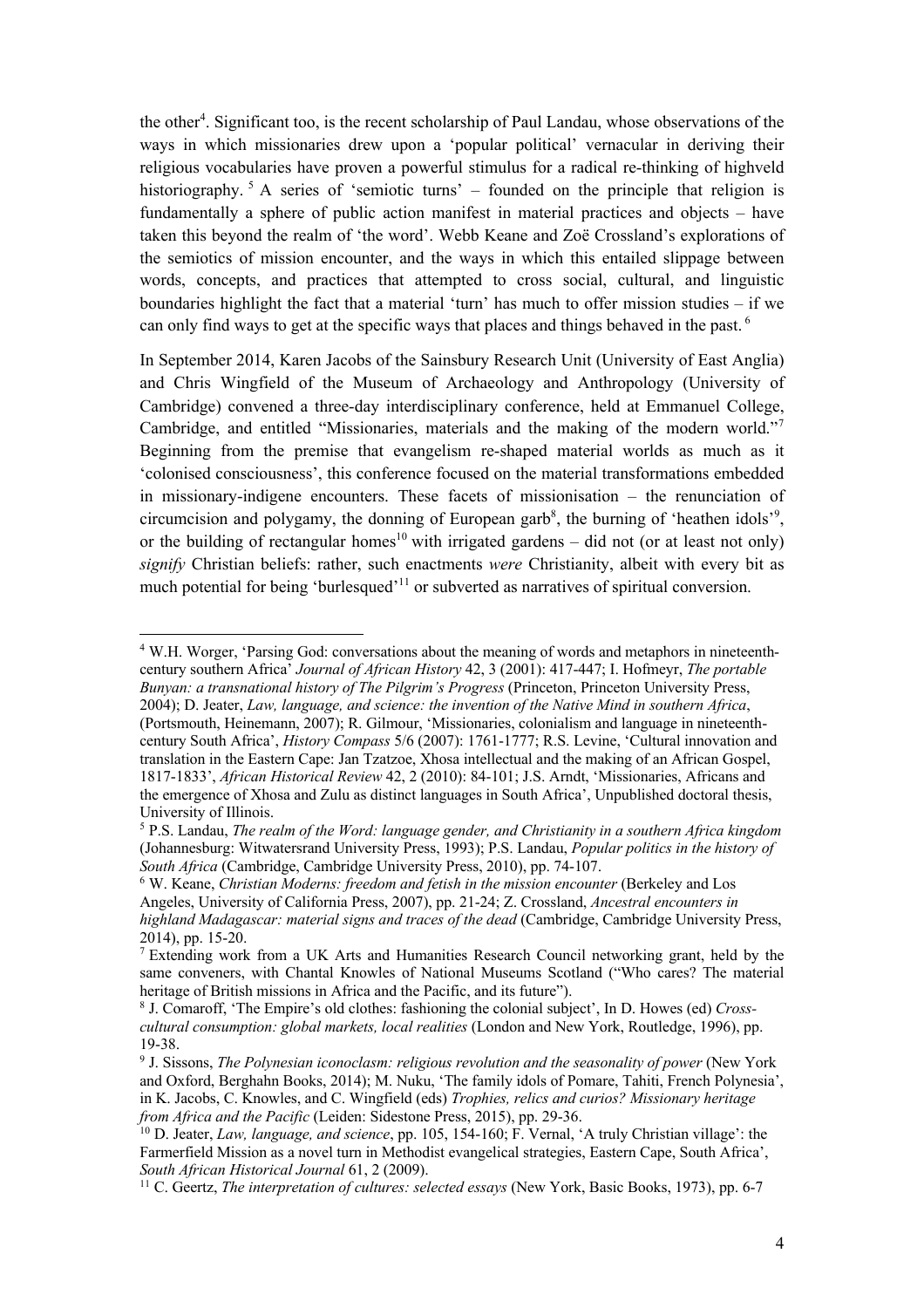With a plenary session supported by the McDonald Institute of Archaeological Research (University of Cambridge), and a strong focus on the landscape and built environment of mission, Jacobs and Wingfield's conference brought together archaeologists and museologists working in Africa and the Pacific to explore (in the words of the call for papers) missionary involvement in 'practical projects to remake the world' and the 'global networks of exchange established by Christian missionary organisations'. The idea for this special edition grew from this conference, which brought together a number of southern Africanist scholars with a developing interest in mission archaeology. It is concerned to articulate roles for archaeological and materials-oriented approaches, focused as they are on the traces of African Christian enactments, within historical and anthropological dialogues on African mission. This issue brings together five contributions, with case studies encompassing the work of the Berlin Missionary Society (BMS), London Missionary Society (LMS), and Wesleyan Missionary Society (WMS), working in Botswana, Lesotho, South Africa, and the United Kingdom.

### *Platberg*

Shelona **Klatzow's** paper focuses on the Wesleyan station of Platberg, on the Caledon, in addressing one of the thorniest problems confronting archaeologists of the colonial period: how to deal with historical processes of creolisation and syncretism in material cultural domains. She explores the ways in which Platberg's 'Bastard' inhabitants – under the captaincy of Carolus Baatje – negotiated the demands made by missionaries that they adhere to Christian lifestyles (manifested in specific material practices) with the mobile raiding strategies that developed among creole communities (Oorlams, Bastards, Koranas, and others) beyond the northern boundaries of the Cape Colony. She draws particular attention to how and where the missionary James Cameron's accounts of the mission station's construction, operations, and economy – aiming for self-sufficiency but struggling to fulfil this – depart from activities reported in official correspondence.

Both within southern Africa and the wider world, colonial encounters were transformative experiences, producing new political, economic, and linguistic entities, new material forms such as architecture and rock arts, and engagements with new commodities.<sup>12</sup> At the same time, such encounters were places where more familiar objects and behaviours were recontextualised, and often mis-construed and mis-translated by colonial observers.<sup>13</sup> Over the past several years, archaeological approaches to acknowledging this creativity – and the power relations inherent therein – have tended not to rely so much on identifying discrete components of the individual cultures in contact, but rather to look at what objects and people *did* once they were in a particularly dynamic cultural context. While North American and Caribbean archaeologies have explored such contexts through analytical concepts such as creolisation and ethnogenesis, $14$  these vocabularies have met with some resistance in Southern

<sup>12</sup> C. Gosden, *Archaeology and colonialism: cultural contact from 5000 BC to the present* (Cambridge, Cambridge University Press, 2004); N. Thomas, *Entangled objects: exchange, material culture, and colonialism in the Pacific* (Cambridge (MA), Harvard University Press, 1991.

<sup>&</sup>lt;sup>13</sup> A. Martindale, 'Entanglement and tinkering: structural history in the archaeology of the Northern Tsimshian', *Journal of Social Archaeology*, 9, 1 (March 2009), pp. 59-91; A.B. Stahl, 'Colonial entanglements and the practices of taste: an alternative to logocentric approaches', *American Anthropologist*, 104, 3 (2002), pp. 827-845.

<sup>14</sup> E.g. C. Stewart (ed), *Creolization: history, ethnography, theory* (Walnut Creek (CA), Left Coast Press, 2007); B. Voss, *The archaeology of ethnogenesis: race and sexuality in colonial San Francisco* (Berkeley, University of California Press, 2008).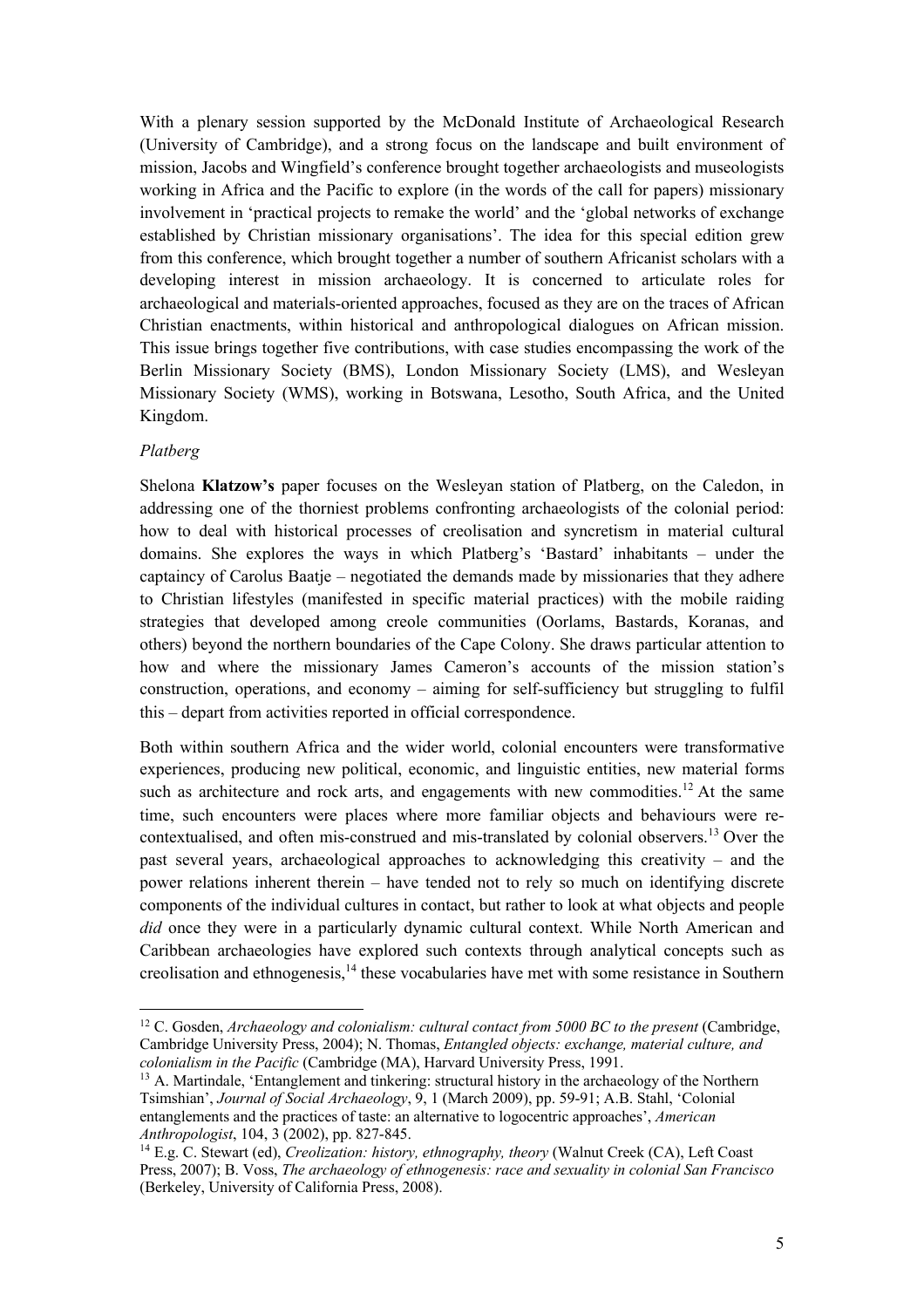Africa.<sup>15</sup> Nevertheless, there is no denying the creativity and hybridity at work both during the colonial *and pre-colonial* periods,<sup>16</sup> and that such hybridity could become entangled in colonial ideas about, for instance, morality, industry, and criminality.

Klatzow's discussion of the Platberg mission sits at the forefront of these concerns about identity and interpretation in material culture. Klatzow tells us at the outset that she is interested in unpacking some nuances of 'Bastard' identity at Platberg. By the end of the paper, we are left with the impression that her answer (at least provisionally, given that the project is on-going) is that it is perhaps useful to conceive of Platberg's Bastards as a community forged through the materiality of labour and daily practices, rather than solely through an adherence to a fundamental pre-Platberg identity.

To be sure, she tells us, faith and public performances thereof were part of forging Platberg as a Christian community. But what is salient for Klatzow as an archaeologist is the way that the *stuff* of Platberg (and there is an impressive amount of *stuff*, by the standards of southern African historical archaeology) literally worked to create the quotidian world of Platberg's residents. This chimes with recent literature in global archaeology exploring how 'communities of practice' were forged in contexts where creative knowledge and materials circulated among people sometimes in close proximity, sometimes separated by a considerable distance.<sup>17</sup> Harvesting fruits from the mission's orchards, working Platberg's printing press, producing ceramics – these activities implicate skill and often engagements with new technologies that relied upon shared experience and technical know-how.

Staying with Platberg's *stuff* for a moment, it is worth noting that Klatzow's excavations thus far have yielded a remarkable assemblage of manufactured and exotic commodities that are found all too-infrequently at contemporary archaeological sites in the sub-continent's interior. While historical archaeologies from the Cape, and particularly the work of the Historical Archaeology Group at the University of Cape Town, have produced a dazzling array of diverse material cultures related to expanding mercantilism and local innovation, <sup>18</sup> such largesse is not so common away from the Cape's major population centres. It is for this reason, perhaps, that historical and archaeological discussions of mission stations can address material culture in such rich detail: these sites represent a substantial investment in infrastructure and (often) a density and duration of settlement that makes the preservation of archaeological deposits more likely. That said, material assemblages of the sort described by Klatzow are still relatively hard to come by  $-$  especially from our perspectives as archaeologists specialising in ephemeral and short-lived sites. Not only do Klatzow's finds

<sup>&</sup>lt;sup>15</sup> But see S. Challis, 'Re-tribe and resist: the ethnogenesis of a creolised raiding band in response to colonisation', in Hamilton, C., and Leibhammer, N. (eds), *Tribing and untribing the archive: critical enquiry into the traces of the Thukela-Mzimkhulu region from the Early Iron Age until c.1910* (Pietermaritzburg, University of KwaZulu-Natal Press, 2016), pp. 282-299.

<sup>16</sup> Compare, for instance, Landau's use of the phrase '*métis*' to describe communities in the subcontinental interior, and Gavin Whitelaw and Simon Hall's discussion of 'accretions of identity' in the pre-colonial past within the same geographical space. Landau, *Popular Politics,* pp. xiv, 4, note 8*;* G. Whielaw and S. Hall, 'Archaeological contexts and the creation of social categories before the Zulu kingdom', in Hamilton and Leibhammer (eds), *Tribing*, pp. 146-181.

<sup>17</sup> A.P. Roddick and A.B. Stahl (eds), *Knowledge in motion: constellations of learning across time and place* (Tucson, University of Arizona Press, 2016).

<sup>18</sup> See especially the *South African Archaeological Bulletin Goodwin Series* volume 7 (June 1993) special edition on 'Historical archaeology in the Western Cape' and C. Schrire (ed.), *Historical archaeology at the Cape: the material culture of the Dutch East India Company (VOC)* (Cape Town, UCT Press, 2014).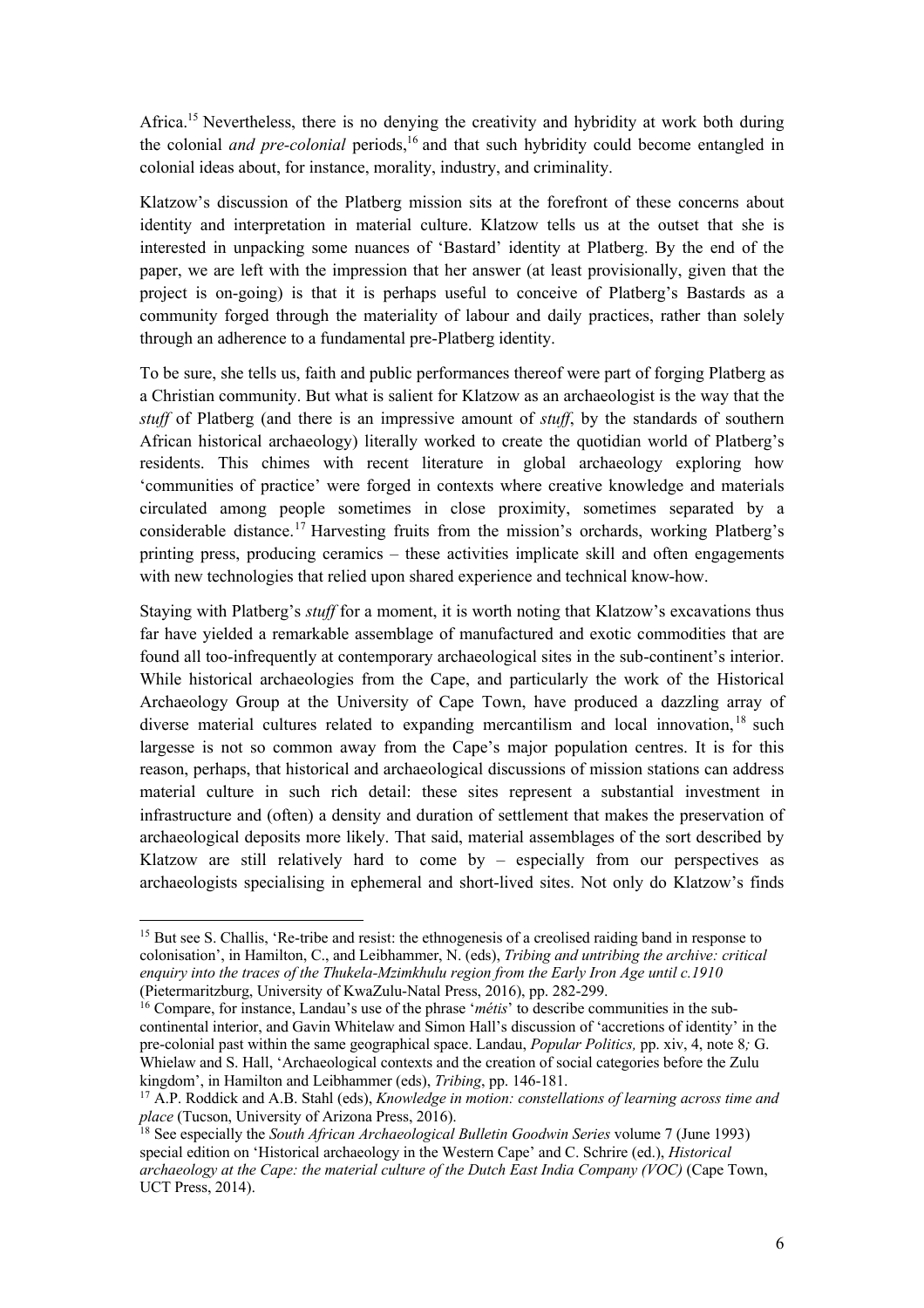allow her to locate Platberg's Bastards within a major trading network, but it provides valuable insight into how certain commodities were arriving in the interior – at a considerable remove from major trading ports – and what they did once they arrived.

Finally, Klatzow's paper is notable for how she illuminates the co-presence of rain-making localities (associated with cohorts of 'Bushmen' and raiders) as sites of 'backsliding'. When her commentary on De Hoop (a rockshelter located near Platberg) in this paper is read alongside her previously published work on the site, $19$  we are left with two places described in evocative material detail as embodying complex problems of public and private dispositions to conversion (among other themes). For missionaries, the mission and De Hoop were clearly part of beliefs and practices that were in moral opposition to one another. Residents making use of De Hoop were undoubtedly enacting a range of other associations between the shelter, the mission, and the wider landscape, not least given the visible tension between the need to 'perform' Christianisation at the mission and the significance of the shelter. The presence of rock art at De Hoop, along with clear evidence of occupation for notable lengths of time, suggests a sensuousness and aesthetic to the shelter that would be intriguing to explore in future work. Through this broader, comparative work, as well as through finds like hearths existing alongside a functioning fireplace in one mission house, Klatzow beautifully illustrates the limits of missionary influence over material practices in the most quotidian of places.

#### *Wittebergen*

Rachel **King** turns to the work of the Wesleyans, and to a suite of Mfengu, BaSotho, and BaPhuthi communities in the southern Maloti-Drakensberg, in and around the Wittebergen Native Reserve (encompassing south-western areas of what is today Lesotho and the northeastern portions of South Africa's Eastern Cape Province). Her paper looks to the material landscape as it was configured by Wesleyan missionaries and by a range of African agents, including Moorosi, the leader of a community of itinerant herders and cattle raiders. While first-hand accounts by these African agents are often absent, King argues that by combining missionary testimony with archaeological survey we can apprehend material practices that disclose the 'logics of landscape' operating within missionary and African communities alike.

In the first instance, her article explores the relationship between the Wittebergen station and the wider politics of the eastern Cape frontier; the native reserves, land appropriations, and uncertainties of violence that shaped interventions by colonial government and missionary institutions. King discusses the ways in which inter-related missionary perceptions of the topographical and climatic extremes of the southern Maloti-Drakensberg (as a 'waste howling wilderness') and of its inhabitants (as a 'headless horde' of 'voluntary barbarians') helped missionaries formulate material responses (designing and assigning settlement and field systems, attempts to control mobility through roads and mountain passes, and so on) that would facilitate their aims to generate a stable population of settled agriculturalist labourers.

In discussing the actions of Moorosi's BaPhuthi polity, King draws upon her wider archaeological survey of BaPhuthi homesteads and – particularly – the *liqhobosheane* of their ruling families. These latter (inaccessible mountain peaks) represented crucial nodes in a network of sites employed by a largely-peripatetic elite, 'activated' by occupation at

<sup>&</sup>lt;sup>19</sup> S.S. Klatzow, 'Interaction between hunter-gatherers and Bantu-speaking Farmers in the Eastern Free State', *South African Historical Journal*, 62, 2, (June 2010), pp. 229-251.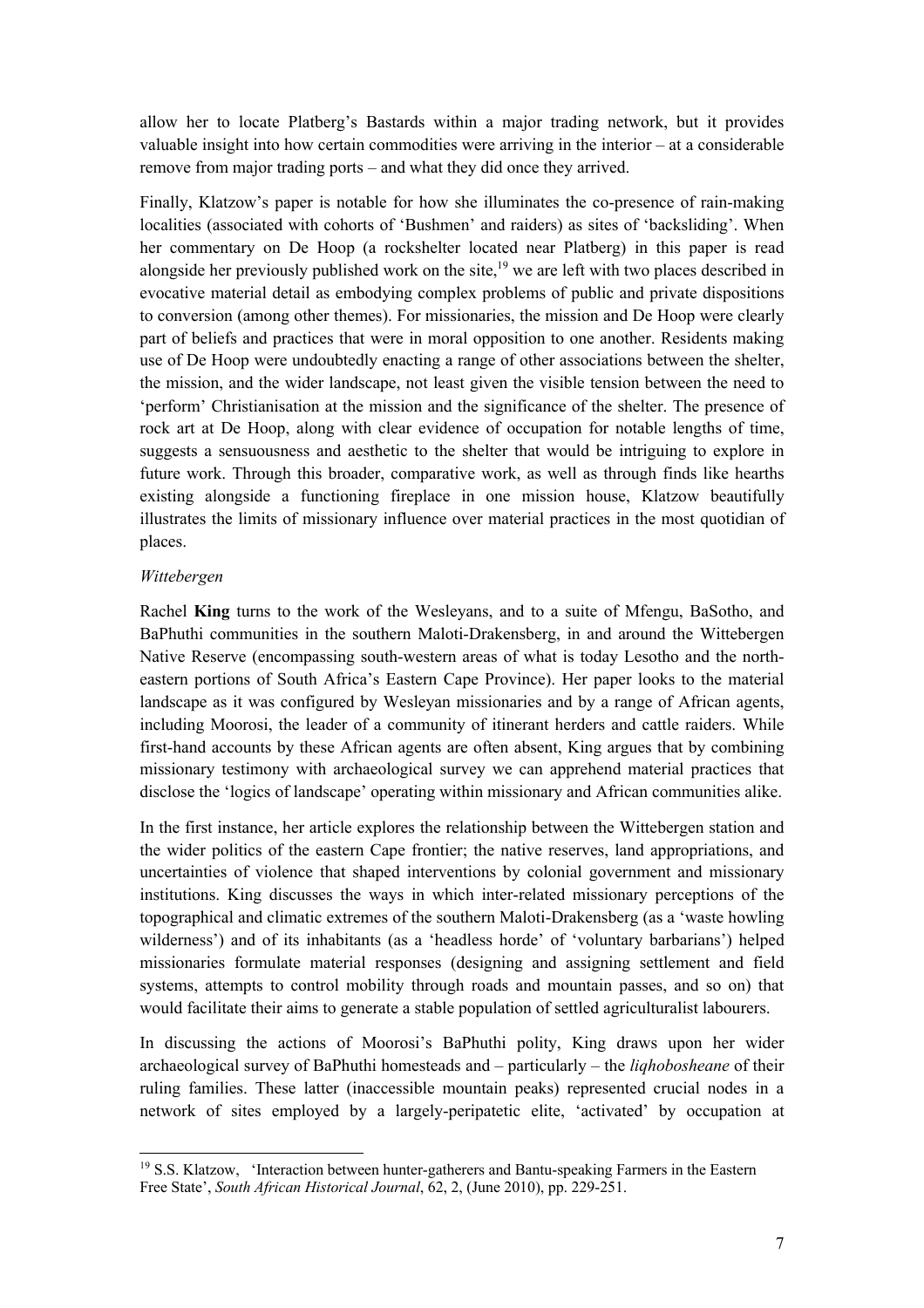particular times to facilitate particular political and economic ends – often in the form of cattle raiding. In this latter, King emphasises that specific forms of action encoded as 'disorderly' by colonial writers (shaping colonial material responses, such as the establishment of police posts, magistracies, and telegraph networks) were laden with alternate meanings in indigenous systems of political discourse;  $20$  a discourse that was materially enacted in the movement of cattle, of raiding parties, in the formation of marriage and other alliances (e.g. with 'Bushman' raiders, or with Moshoeshoe I's BaSotho), and in tributary and other exchange networks. King's attention to this material dimension allows her to discern systems of authority and legitimacy that run counter to those overtly expressed by missionary and other colonial chroniclers. She thus provides a signpost for historians to take seriously the proposition that the material cultural traces discerned through archaeological perspectives provide direct statements by communities often silenced in written or oral historical texts.

#### *Botshabelo*

Where King's paper takes a broad view of the ways in which missionary agents occupied what was, to them, an often-hostile and unintelligible terrain, Natalie **Swanepoel** focuses upon reconstructing and unpicking in detail the dynamics obtaining at a single node in the missionary landscape. She charts the work of the BMS among BaKopa and BaPedi communities at the site of Botshabelo (located in South Africa's Mpumalanga Province), discussing the development of the material footprint of this work as it expanded from a religious centre to a large institutional complex, with a strong focus on education and vocational training programmes. Swanepoel's sweeping material biography of Botshabelo illustrates that while Africanists may discuss the last two centuries in terms of ruptures in spiritual and political regimes, we can trace continuities in places, objects, and how people made their homes in these. Her discussion of a relatively new programme of work further permits glimpses of the life of a colonial boarding school that did much to form a new black elite; this is a novel and fascinating line of enquiry.<sup>21</sup>

Swanepoel's discussion is especially attuned to the sensitivities of attempting to reconcile historical and archaeological perspectives on mission, and begins from the premise that archaeological sources have their own logics: to view them only in terms of their tendency to corroborate details revealed by historical analyses misses much of the nuance that their sitespecific attentions can bring to bear on understanding the material trajectories of and daily praxis at particular stations. She pursues a strategy of archaeological field survey, targeted excavation, and map (and photographic image) regression to provide a perspective on shifting use of mission space over time, defining six phases of site occupation as the station transitioned through its multiple 'lives' – religious institution, educational centre, open-air museum and game reserve, and (most recently) subject of a land restitution claim.

Swanepoel draws particularly upon the concept of the archaeological palimpsest; the successive ways in which material traces are destroyed or re-worked at sites that have long trajectories of occupation. This concept operates at multiple scales as rooms are repurposed, houses subdivided, as different areas of the site fall into disuse, or as new practices accrete to the site in its wider social, economic, and political contexts. Such trajectories can be discerned through archaeological methodologies – stripping away paint and plaster from

 $^{20}$  R. King, 'Living on edge: new perspectives on anxiety, refuge, and colonialism in southern Africa', *Cambridge Archaeological Journal*, 27, 3 (August 2017).

<sup>21</sup> We are grateful to Robert Ross and Natalie Swanepoel for these points.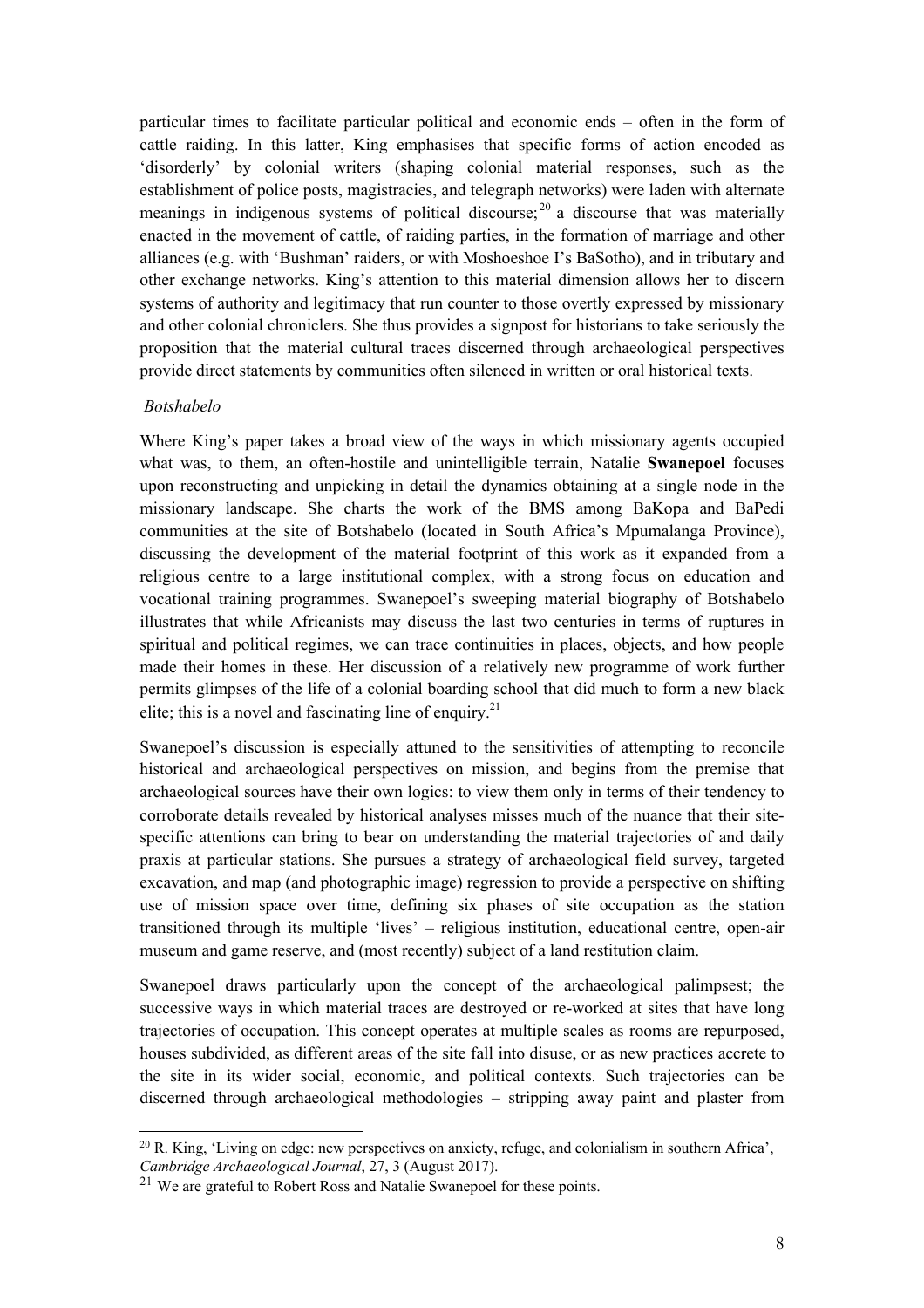extant structures to reveal building histories, excavating to reveal wall foundations. Much of the emotional and aesthetic impact of the site as it exists today, Swanepoel points out, results from specific interventions over the course of the site's history, such as the dismantling of the educational facilities under apartheid policies or the re-painting of structures as part of the conversion of the mission to a heritage site in the 1980s. As each successive use of the site (including its initial establishment) drew upon and was shaped by pre-existing material conditions, understanding this palimpsest allows us to discern the forces and motivations that ensured a continuing relevance for this place, over time.

Excavated materials – mediated through the palimpsest of activity at the site – represent the physical traces of what mission (and later) residents were and (as importantly) were not doing at the site. The ceramic assemblages that Swanepoel discusses, for example, point to engagements on the part of all site residents with colonial capitalist economies: these assemblages are all dominated by imported wares, and further analyses (vessel refitting, useand trace-wear) will provide more detailed information about the life histories of these specific objects. Conversely, the fact that excavations also revealed the continuing presence of locally-produced ceramics – seemingly trivial in and of itself – implies the simultaneous on-going maintenance of knowledge transfers within a community of practice, as well as access to specific resources. For Botshabelo, then, Swanepoel observes that historical missionary narratives discussing conversion as a processes of 'rupture' from traditional, non-Christian practices are not disclosed archaeologically; the stories told by the material traces point to gradual shifts in architectural design and construction, incorporation (rather than wholesale adoption) of new material cultural forms, and – perhaps most importantly – a series of accommodations and innovations that are discernible elsewhere in BaPedi and BaKona material practices at this time.

#### *Khwebe Hills*

In its accrual of substantial educational facilities in the early decades on the twentieth century, Botshabelo followed the trajectory of a 'successful' institutional form of missionary settlement. As such, it forms an illuminating juxtaposition with the site discussed in Ceri **Ashley**'s paper, which focuses on the LMS's Lake Ngami mission among the BaTawana, in the Khwebe Hills of Botswana. By a number of metrics, this short-lived station (1893-1896) represents the antithesis of the results of the BMS at Botshabelo. It failed to achieve not only the explicit aims of the missionaries involved in its creation, but also to engender in the BaTawana the kinds of material and spiritual transformations that scholars have identified as emergent in colonial missionary projects elsewhere in southern Africa – and which formed the initial stimulus for the '*Missionaries, materials …*' conference. Accordingly, it has left a very different set of archaeological traces.

As with the previous three papers, Ashley's analysis combines archaeological excavation and survey data with documentary archives; she takes this combination in a new direction, to explore the ways in which the aims and desires of *specific* LMS missionaries (focusing on Alfred J. Wookey) were enacted in a *specific* 'moment' in the historical trajectory of LMS presence in the subcontinent. This distinctive perspective makes the important methodological and theoretical point that archaeological perspectives on mission will of necessity contour to the particularities of the sites upon which they are based; to the physical nature of specific material remains 'on the ground', or to potentially-significant *absences* of particular remains.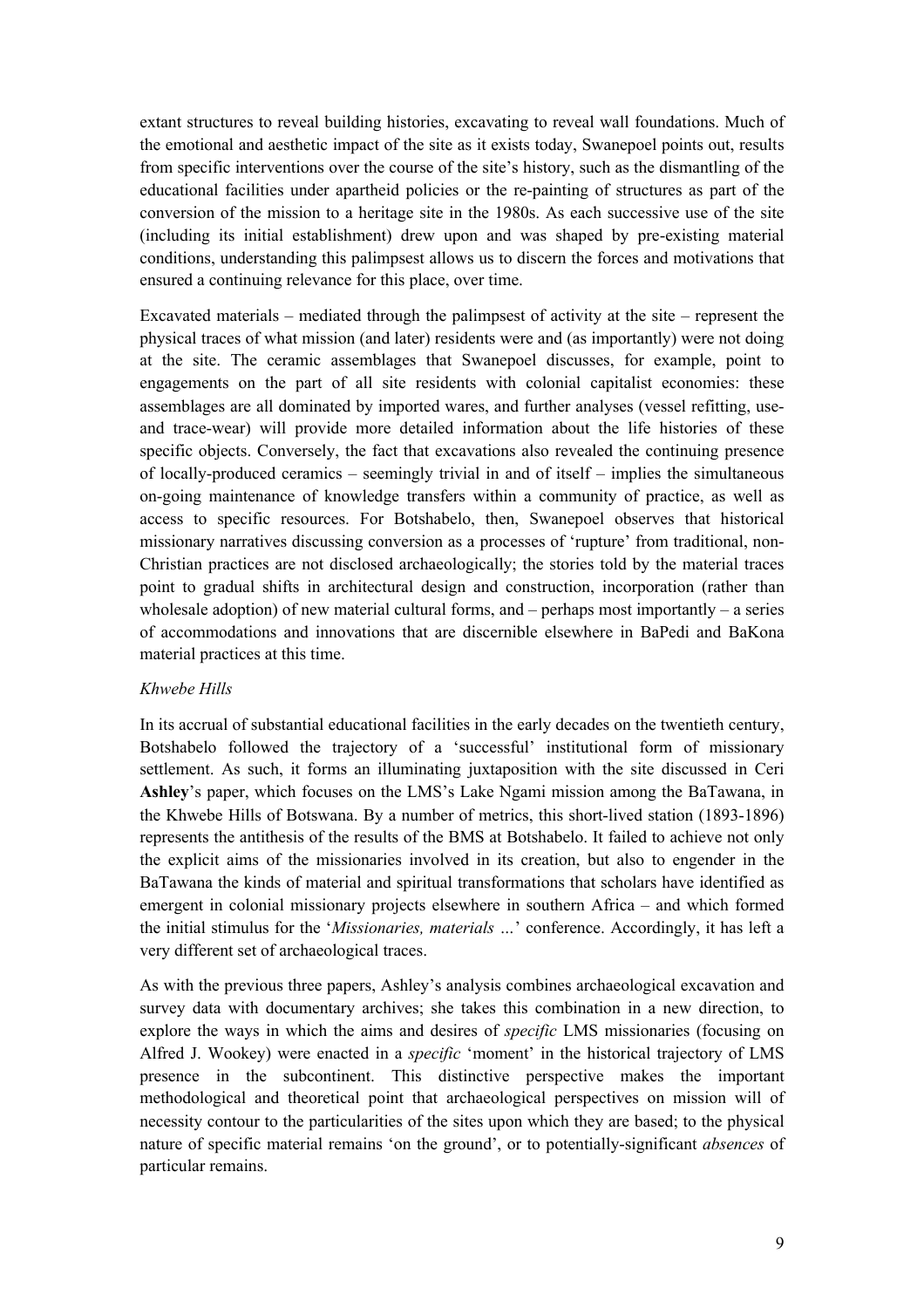In archaeological terms, the Khwebe hills station may be viewed as a 'single-context' site: its lifespan from construction to abandonment taking place over just a few short years, and largely under the aegis of a small, identifiable group of people. In this way too, then, it is the antithesis of Botshabelo, with its multiplicity of authors and complex palimpsest of shifting use – although, of course, the Khwebe hills site (at a different scale of analysis) is just as much an overwritten palimpsest of day-to-day life. Because Ashley is able to tie the Khwebe material much more closely to the actions and agenda of a specific set of historical personages, she is able to explore in detail the ways in which archaeological material traces reveal the 'working out' of these agendas in practice – as well as the input of agencies (human and otherwise) otherwise silent in the historical record. Here, Ashley explores the ways in which LMS agents developed models for institution infrastructure in accordance with the missionary 'imagination', which valorised gardens, irrigation, rectangular buildings in linear arrangements, and other physical forms as indicative of their civilising agenda. As expressed at particular institutions, however, local factors played a substantial role in shaping physical expressions. Relationships obtaining between missionaries and leaders of indigenous polities, climate, rainfall regimes and crop requirements, habitat tolerances of disease vectors (such as *Anopheles* sp.), and local geologies and physical geographies have all exerted forces on the traces encountered by contemporary archaeologists.

Ashley ties together Wookey's writing on health, disease, and injury – ever-present concerns for a man who suffered debilitating malarial bouts – with the material expressions of the station he founded; its location in the high and dry (but arid and isolated) hills, rather than the more densely-populated swampy, malarial lowlands of Lake Ngami. She looks to the material traces that reflect the 'pushing back' of environmental, climatic, and (given a worryingly-high incidence of leopard attacks) even local biotic factors, all of which contributed to the failure of the Khwebe hills mission. Finally, and again relying on the specificity of a single-context site, Ashley is able to relate this failure also to its particular historical and political context. Despite its location being remote from colonial centres, this station was unlike the 'pioneer' missions of the Wesleyans in the Eastern Cape<sup>22</sup> or of the early Trans-Gariepine LMS stations. The *realpolitik* of BaTawana elites in response to internal jockeying for power and to contacts with non-missionary elements of colonial society, she argues, played a large role in determining the ultimate lack of success of Wookey's endeavours.

## *London*

Reflecting on a very different suite of material evidences to those in the other papers, the final article of this volume explores the ramifications of missionary activity in southern Africa for the colonial metropole, as Chris **Wingfield** discusses the establishment, lifespan, and eventual dispersal of the LMS museum. The LMS museum was created and curated by the society over the course of just under a century, from 1814 to 1910, as a physical manifestation and celebration of LMS activity around the world – and as a tangible reminder to potential donors that the work of converting heathens was not yet complete. Despite working with a distinctive assemblage, however, Wingfield deploys a number of archaeological metaphors in constructing his approach to these objects; focusing on the museum as a site of deposition, and the necessity of understanding its 'site formation processes' and 'taphonomy' (this latter referring to how decaying matter fossilises) in order to make sense of the material it contains. Originally set up in a *wunderkammer* fashion, collecting 'objects of curiosity' that served

<sup>22</sup> F. Vernal, *The Farmerfield Mission: a Christian community in South Africa, 1838-2008* (Oxford, Oxford University Press, 2012), pp. 53-83.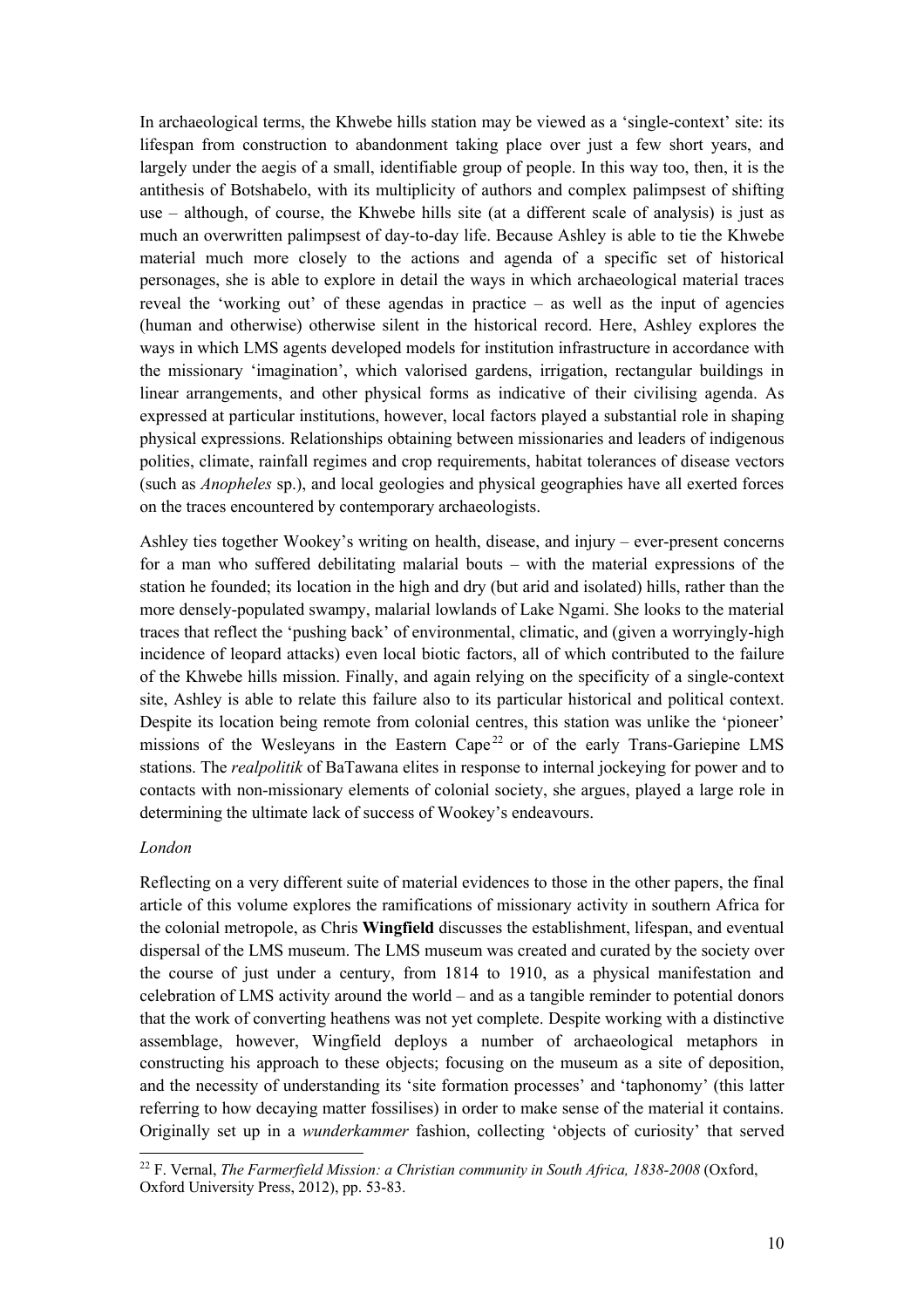metonymically for the society's presence in far-flung corners of the globe, the museum came to focus explicitly on religious paraphernalia. The repudiation of this paraphernalia, and consequent rejection of heathenism and acceptance of Christianity that this implied, was made concrete by these objects' presence in the LMS collection.

As with Ashley's paper, Wingfield is able to link the material assemblage under investigation with specific individuals (focusing particularly on objects donated by John Campbell and Robert Moffat) – and through this, to connect the objects with specific mission encounters and agendas. He explores the relationship between object collecting and missionary travelling accounts, both of which presented missionary activity and African subjects to a (potentially paying) British public. Wingfield suggests that as the nineteenth century progressed, many of these objects acquired (at least for the LMS) a value based on their relationships with these pioneering, 'heroic' missionary men of the early phases of the society's work. At the same time, the African subjectivities constructed by European audiences from these objects were drawn into the emergent scientific, ethnological, and social evolutionary paradigms of a range of civic museums. By pursuing a course of 'excavating' these objects from their pictorial representations and appearances in published and unpublished written accounts, Wingfield is able to peel back some of the layers of meaning that accreted to them as a result of these transitions. By working backwards from the artefact assemblage to the framework of encounters and exchanges it embodies, Wingfield stresses that (whatever their subsequent reimaginings in colonial stereotyping) these objects must be seen as products of this original framework.

The collection of objects represented by the LMS museum, assembled from missionaries working in many different parts of the world, provides an important countervailing perspective to the site-specific archaeological analyses that form the bulk of this special issue. Mission historiography has long recognised the fact that the circulation of people and of ideas between metropole and colony was central to the missionisation project; as, for example, revealed in the ways in which individuals were able to leverage their knowledge and experience in the missionary field into scientific authority and popularity on the lecture circuit.<sup>23</sup> Wingfield's contribution stresses the fact that these networks also circulated suites of material goods: by reuniting 'ethnographic objects' with missionary narratives, his analysis highlights the contingencies and reciprocities in the exchange of material goods between Africans and missionaries. Seen in this light, the LMS collections appear as counterpoints to the idiosyncratic assemblages of objects that missionaries bestowed upon local leaders they encountered – kaleidoscopes, wax dolls, and portraits of various members of European royalty. 24

#### *Conclusion*

In assembling these papers, we have sought to collect a suite of intertwined methodological and theoretical tools for discerning past 'materialities of mission', as revealed in the very

<sup>23</sup> J..M. MacKenzie, 'Missionaries, science, and the environment in nineteenth-century Africa', in A. Porter (ed) *The imperial horizons of British Protestant missions, 1880-1914* (Cambridge, Wm. B. Eerdmans Publishing Co., 2003), pp. 106-130.

<sup>24</sup> J. Campbell, *Travels in South Africa, undertaken at the request of the London missionary society: being a narrative of a second journey in the interior of that country* (London, Francis Westley, 1822), volume 1, pp. 66-68, 233-234; J. Campbell, *Travels in South Africa, undertaken at the request of the London missionary society: being a narrative of a second journey in the interior of that country*  (London, Francis Westley, 1822), pp. 223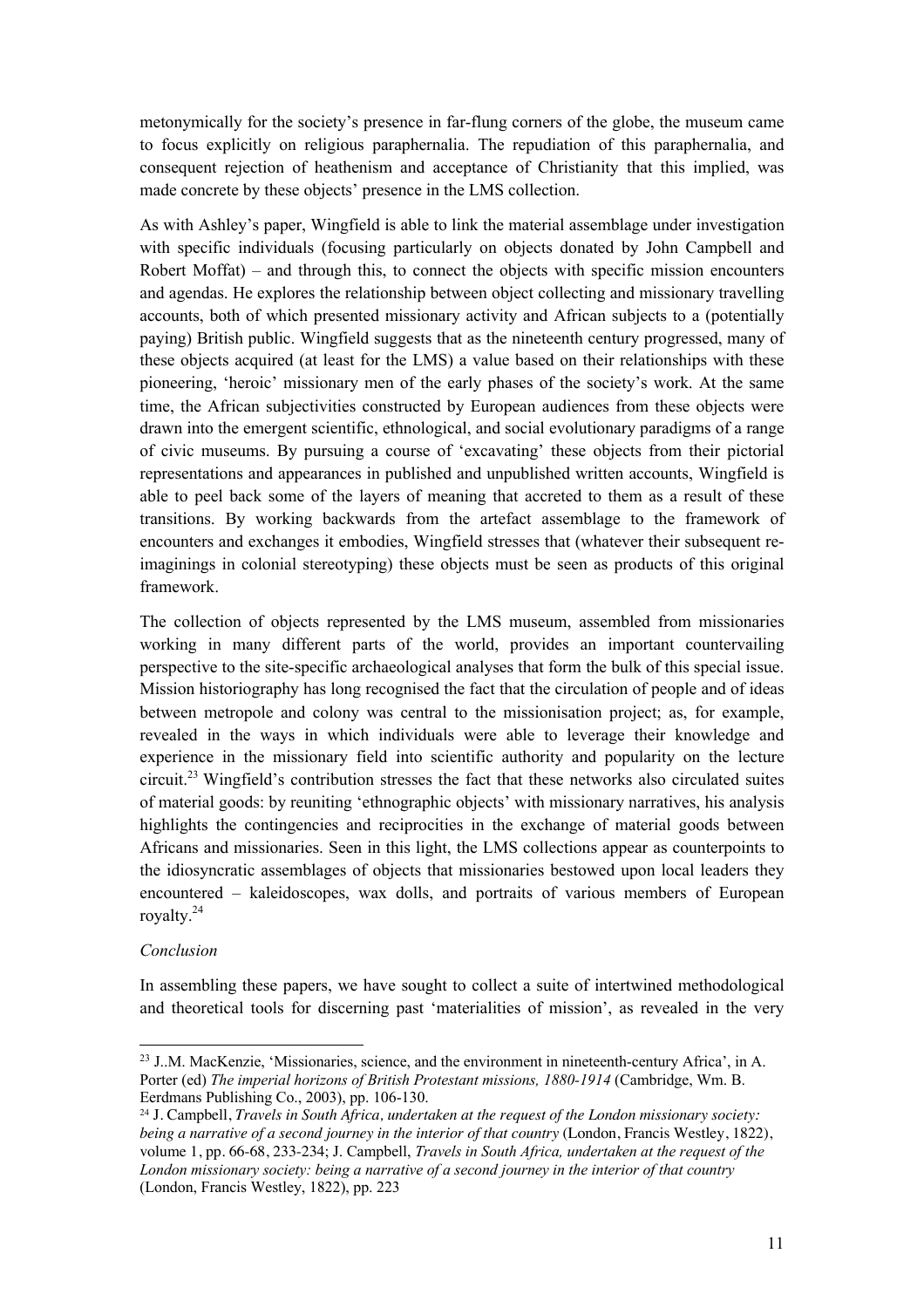different intellectual trajectories taken by each author and contoured to the specifics of the material assemblages they encounter.

The point, as we see it, is not to offer a material perspective to fill in the gaps within or to support the historical record, although these may certainly occur. Rather, our aim in assembling this collection is to contribute an archaeological voice to the vibrant (and, admittedly, clamorous) conversation about mission in southern Africa, and thereby ask what themes and observations a material-oriented perspective has to offer. The answers offered in this collection direct us to primary historical sources, landscapes, objects, and behaviours that interrelate in varied ways and with different evidentiary weights. We are reminded that archaeologies of African histories are endeavours that demand 'promiscuous' engagements with an array of sources, and a sensitivity to how time, space, and objects were experienced.<sup>25</sup>

Indeed, in editing this special issue we have become aware that to add or amplify archaeologists' voices to the mission conversation, we must draw attention not simply to the objects that archaeologists find, but to the sources, questions, themes, and practices that interest archaeologists and lead them to mission in the first place. While missionary enterprises occasionally yield a wealth of materials to excavate (as at Platberg) or to follow across the Atlantic (as with the LMS museum), they also offer other lines of enquiry for archaeologists, such as how land was imagined and experienced. This diversity of archaeological interest is as much about the availability of evidence as it is about archaeology's remit as a discipline concerned with space, time, objects, and people. The authors in this issue explore concepts such as morality, knowledge production, attachment to place, cultural creativity, and how people coped with the tensions between their idealised visions of the world and its reality. As this collection demonstrates, inter-disciplinarity is not simply a matter of crossing the boundaries between different bodies of evidence, but of considering different ways of knowing the past.

With this in mind, we offer two brief final questions and statements as material fodder for further thought on missionisation in southern Africa. In particular, we have highlighted two questions to emphasise the potential value of material perspectives on missionisation in breaking down tenacious dichotomous views of African pasts: pre-colonial and colonial, colonial and post-colonial, tradition and modernity.

Our first question is, how does an attention to *materials* reveal ruptures and continuities in social formation? We have seen that, from a strictly materials perspective, the connection between 'conversion' and 'colonisation' is often more contingent than causal. While mission and Empire may have walked hand-in-hand, this was perhaps more a matter of timing than anything else. By focusing on themes of cultural creativity in the uptake of novel materials, on the maintenance of particular communities of practice or knowledge networks, and upon the role of objects themselves in assisting or resisting such processes, archaeology has much to offer. Such perspectives foreground the possibilities of considering missionisation not as only (or predominantly) a moment of rupture, but also as a process revealing continuities stretching into the deeper past and (given that missionary work is still a vital force, which now includes Africans operating in European contexts) into the future.

<sup>&</sup>lt;sup>25</sup> B. Voss, 'Image, text, and object: interpreting documents and artefacts as "labours of representation"', *Historical Archaeology* 41 (2007), 4, pp.147-171.